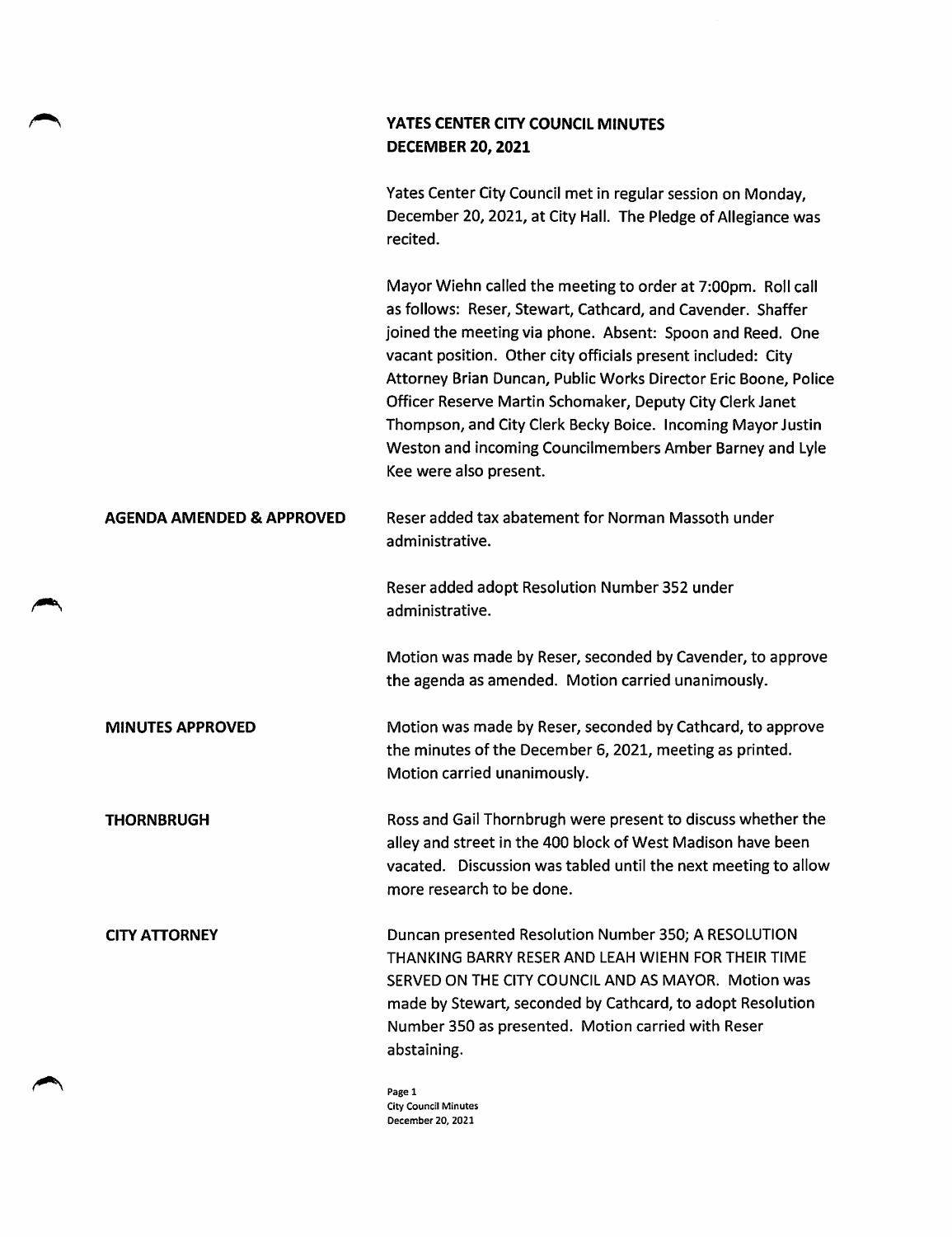| <b>COMMITTEE REPORTS</b>                              |                                                                                                                                                                                                                                                                                                                                     |
|-------------------------------------------------------|-------------------------------------------------------------------------------------------------------------------------------------------------------------------------------------------------------------------------------------------------------------------------------------------------------------------------------------|
| <b>ADMINISTRATIVE</b><br><b>RESOLUTION NUMBER 351</b> | Reser presented Resolution Number 351 for approval; A<br>RESOLUTION CONCERNING ACCOUNTING PROCEDURES AND<br>FISCAL PROCEDURES AND PREPARATION OF FINANCIAL<br>STATEMENTS AND FINANCIAL REPORTS FOR THE CITY OF<br>YATES CENTER, KANSAS.                                                                                             |
|                                                       | Motion was made by Reser, seconded by Cavender, to adopt<br>Resolution Number 351 as presented. Motion carried<br>unanimously.                                                                                                                                                                                                      |
| <b>UNCOLLECTABLES</b>                                 | Reser presented the uncollectable water accounts to write-off<br>for bookkeeping purposes. Motion was made by Reser,<br>seconded by Cavender, to write-off uncollectable accounts in<br>the amount of \$7,298.15. Of this amount, \$6,893.17 will be<br>sent in to the state set-off program. Motion carried<br>unanimously.        |
| <b>SIDEWALK GRANT ENCUMBERANCE</b>                    | Motion was made by Reser, seconded by Cathcard, to<br>encumber \$8,750.00 from economic development for<br>unused sidewalk grant projects. The funds will be used<br>for sidewalk grants next year. Motion carried<br>unanimously.                                                                                                  |
| <b>ORDINANCE NUMBER 1156</b>                          | Reser presented Ordinance Number 1156 for approval; AN<br>ORDINANCE ADOPTING THE CODIFICATION OF ORDINANCES<br>OF THE CITY OF YATES CENTER, KANSAS, PROVIDING FOR THE<br>REPEAL OF CERTAIN OTHER ORDINANCES NOT INCLUDED<br>THEREIN, EXCEPTING CERTAIN ORDINANCES FROM REPEAL<br>AND SAVING CERTAIN ACCRUED RIGHTS AND LIABILITIES. |
|                                                       | Motion was made by Reser, seconded by Cavender, to adopt<br>Ordinance Number 1156 as presented. Motion carried<br>unanimously.                                                                                                                                                                                                      |
| <b>SALES TAX TRANSFERS</b>                            | Motion was made by Reser, seconded by Stewart, to allow the<br>city clerk to make the fourth quarter sales tax transfers before<br>the end of the year if the city hasn't received the funds by<br>December 27, 2021. Motion carried unanimously.                                                                                   |
|                                                       | Page 2<br><b>City Council Minutes</b><br>December 20, 2021                                                                                                                                                                                                                                                                          |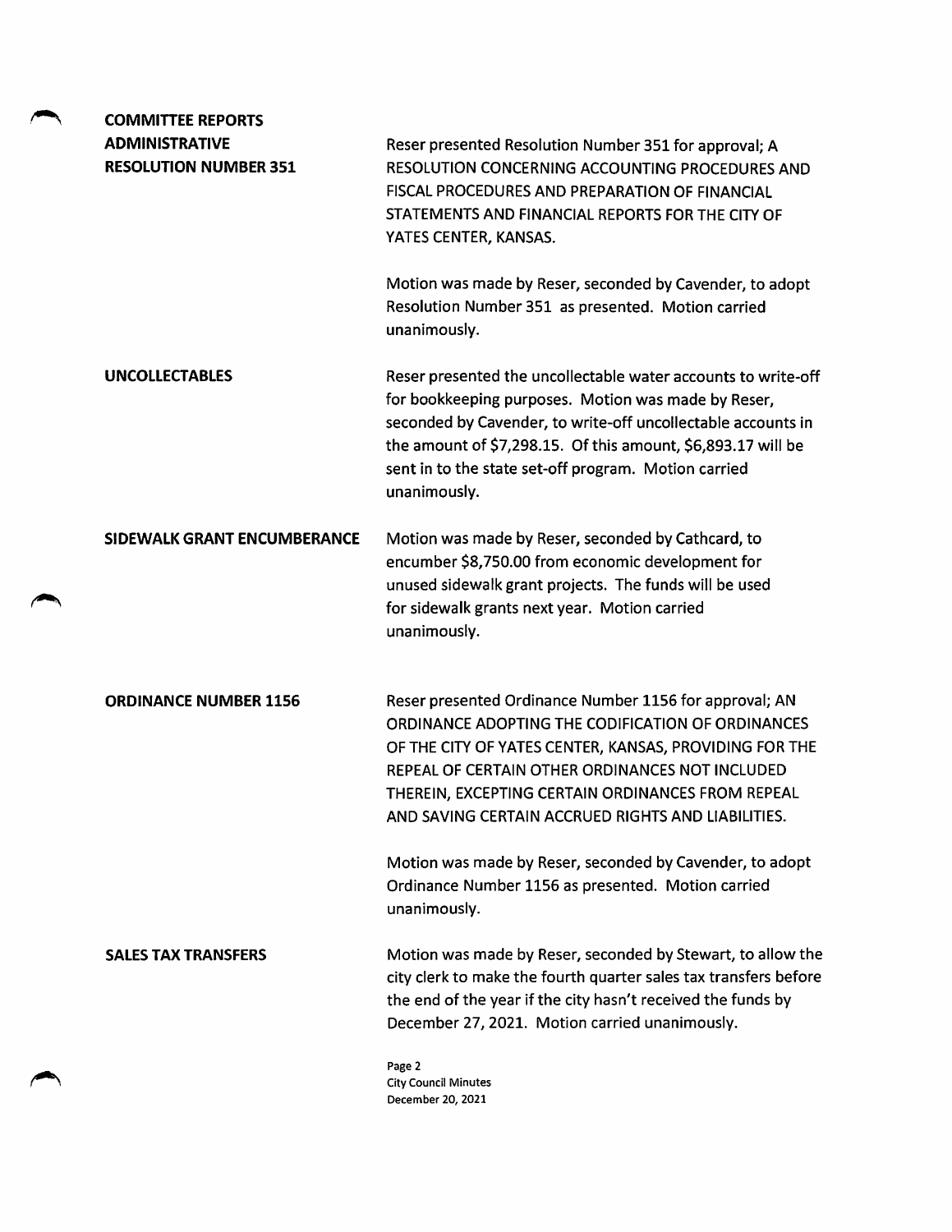| <b>RESOLUTION NUMBER 352</b>                                                                             | Duncan presented Resolution Number 352 for approval; A<br>RESOLUTION OF THE CITY OF YATES CENTER, KANSAS,<br>APPROVING THE EXECUTION AND DELIVERY OF AN AGREEMENT<br>TO RELEASE AND ASSIGN THE CITY'S OPIOID CLAIMS TO THE<br>KANSAS ATTORNEY GENERAL AND CERTIFYING COSTS<br>ATTRIBUTABLE TO SUBSTANCE ABUSE AND ADDICTION<br>MITIGATION IN EXCESS OF \$500.                                               |
|----------------------------------------------------------------------------------------------------------|-------------------------------------------------------------------------------------------------------------------------------------------------------------------------------------------------------------------------------------------------------------------------------------------------------------------------------------------------------------------------------------------------------------|
|                                                                                                          | Motion was made by Reser, seconded by Cathcard, to adopt<br>Resolution Number 352 as presented. Motion carried<br>unanimously.                                                                                                                                                                                                                                                                              |
| <b>NORMAN MASSOTH TAX ABATE</b>                                                                          | Reser presented a tax abatement application from Norman<br>Massoth for his new house at 711 S Ridge. Motion was made<br>by Reser, seconded by Cathcard, to award the five-year tax<br>abatement for the city's share of taxes to Norman Massoth.<br>Motion carried unanimously.                                                                                                                             |
| <b>EXECUTIVE SESSION</b>                                                                                 | Motion was made by Reser, seconded by Cathcard, to enter into<br>a 10-minute executive session, in the council room, for the<br>purpose of discussing with the city attorney matters of a<br>confidential character. Weston, Barney, and Kee to also be<br>included in the executive session. Motion carried unanimously<br>and council entered into executive session at 7:30pm to<br>reconvene at 7:40pm. |
|                                                                                                          | Council reconvened at 7:40pm.                                                                                                                                                                                                                                                                                                                                                                               |
| <b>SAFETY</b>                                                                                            | Cathcard requested the safety report be given after the<br>public works as he was still getting information for the<br>report.                                                                                                                                                                                                                                                                              |
| <b>PUBLIC WORKS</b><br><b>WAIVE BID POLICY</b><br><b>SCADA UPGRADES &amp;</b><br><b>TURBIDITY METERS</b> | Cathcard presented a bid from Integrated Controls for<br>SCADA upgrades and turbidity meters. Motion was made<br>by Cathcard, seconded by Stewart, to waive the bid policy<br>for the SCADA upgrades and turbidity meters for the water<br>plant. Motion carried unanimously.                                                                                                                               |
|                                                                                                          | Page 3                                                                                                                                                                                                                                                                                                                                                                                                      |

 $\mathcal{L}^{\text{max}}$ 

Page 3 City Council Minutes December 20, 2021

 $\hat{\mathcal{A}}$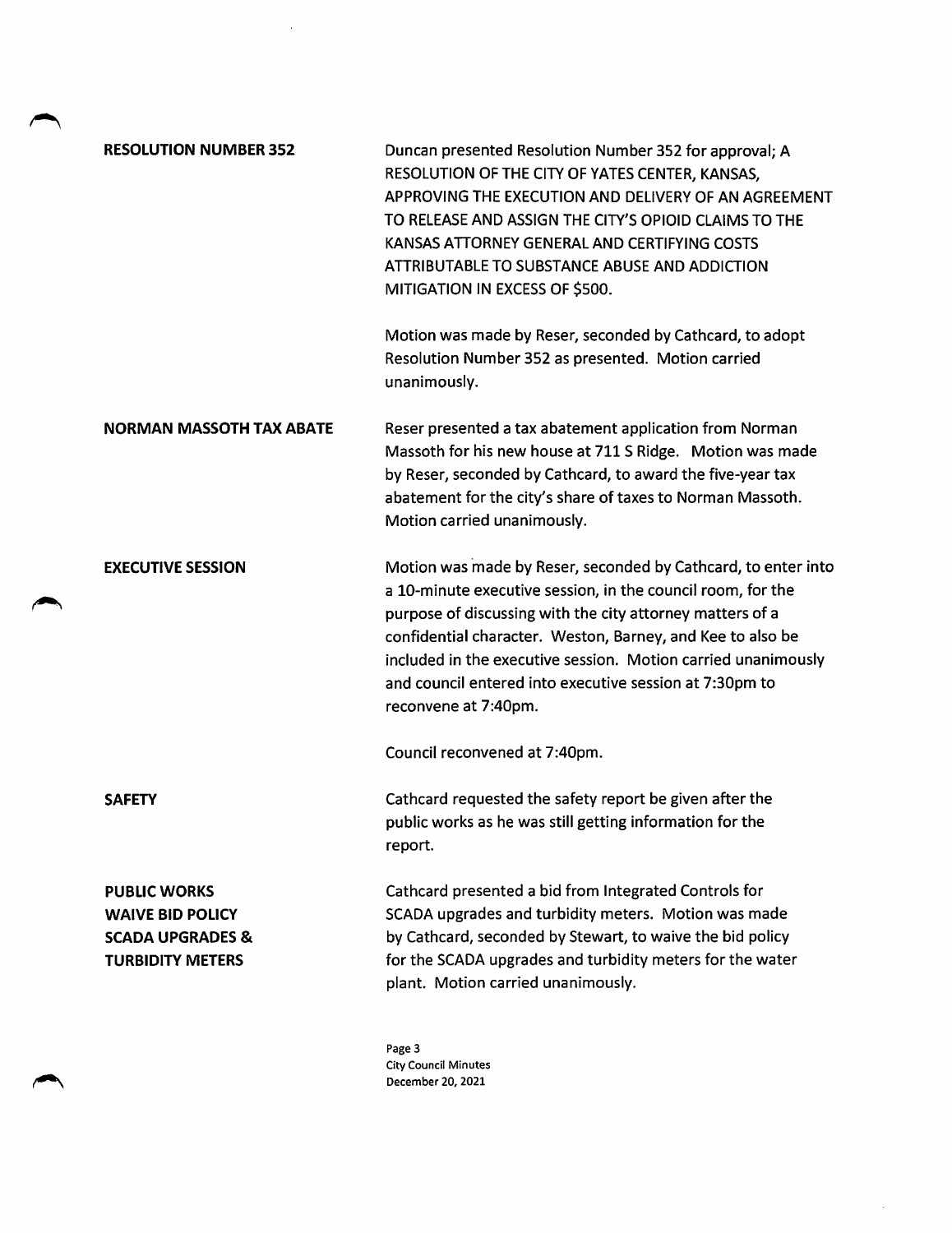Motion was made by Cathcard, seconded by Cavender, to purchase the SCADA upgrades and turbidity meters for the water plant from Integrated Controls not to exceed \$52,242.00. Motion carried unanimously.

# WAIVE BID POLICY ACTUATORS FOR WATER PLANT

Cathcard presented a bid from lEE for actuators for the water plant. Motion was made by Cathcard, seconded by Stewart, to waive the bid policy for the actuators for the water plant. Motion carried unanimously.

Motion was made by Cavender, seconded by Reser, to purchase the actuators for the water plant from IEE not to exceed \$64,148.58. Motion carried unanimously.

WAIVE BID POLICY UV UPGRADES SEWER PLANT Cathcard presented a bid from UVEON for UV upgrades at the sewer plant. Motion was made by Cathcard, seconded by Stewart, to waive the bid policy for UV upgrades at the sewer plant. Motion carried unanimously.

> Motion was made by Cathcard, seconded by Stewart, to purchase the UV upgrades for the sewer plant from UVEON not to exceed \$55,950.00. Motion carried unanimously.

**ENCUMBER DO METER FUNDS** Motion was made by Cathcard, seconded by Cavender, to encumber \$80,000.00 for a DO meter at the sewer plant. Motion carried unanimously.

WAIVE BID POLICY DRYING BLOCKS Cathcard presented a bid from Roberts Filter Group for drying blocks at the sewer plant. Motion was made by Cathcard, seconded by Cavender, to waive the bid policy for drying blocks at the sewer plant. Motion carried unanimously.

> Motion was made by Cathcard, seconded by Cavender, to purchase drying blocks for the sewer plant from Roberts Filter Group not to exceed \$47,300.00. Motion carried unanimously.

ENCUMBER WATER TOWER REPAIRS Motion was made by Cathcard, seconded by Cavender, to encumber \$164,200.00 for the repair work and painting on the water tower. Motion carried unanimously.

> Page 4 City Council Minutes December 20, 2021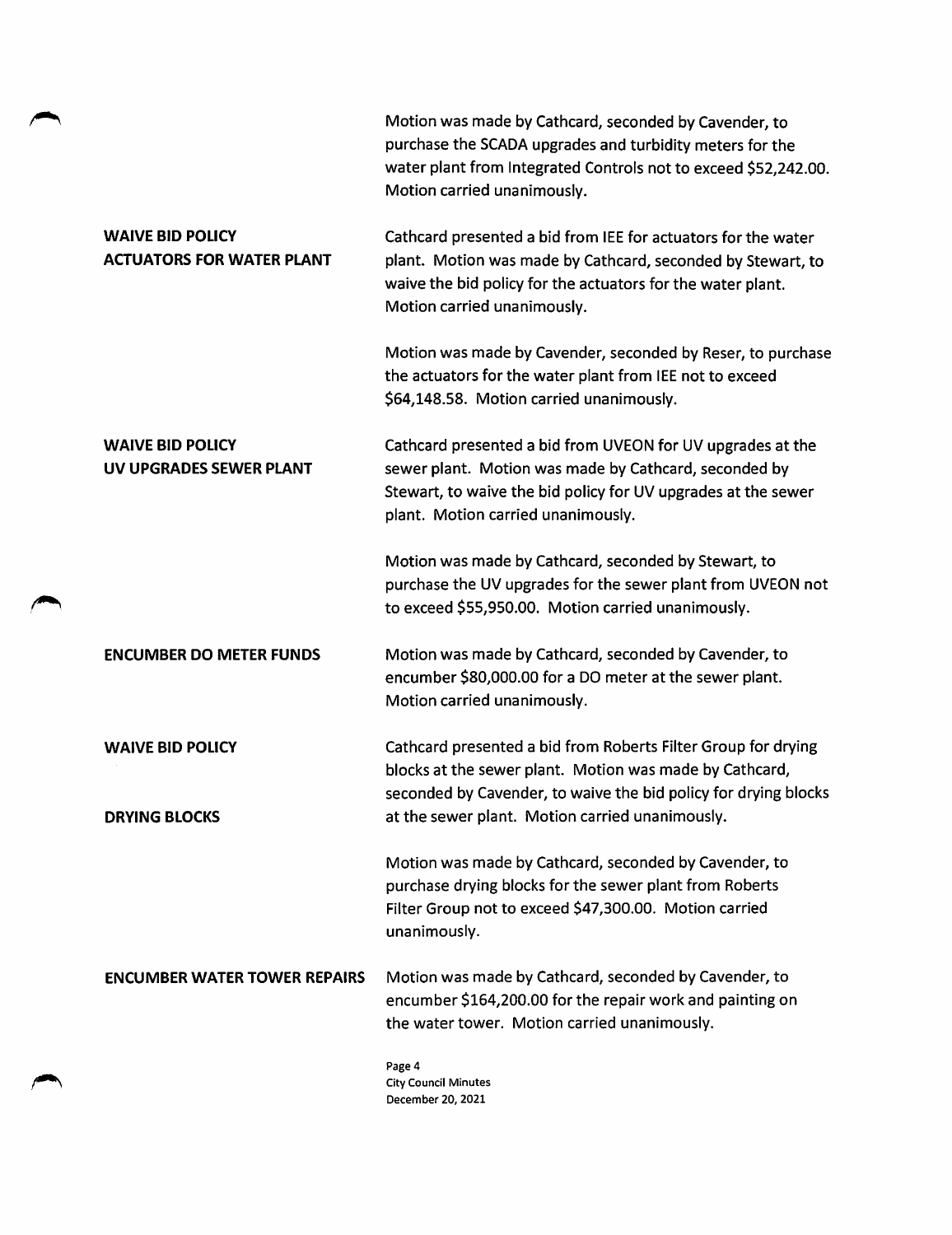| <b>RESERVOIR DAM REPAIR</b>           |                                                                                                                                                                                                                                                                     |
|---------------------------------------|---------------------------------------------------------------------------------------------------------------------------------------------------------------------------------------------------------------------------------------------------------------------|
| <b>ENCUMBERANCE</b>                   | Motion was made by Cathcard, seconded by Cavender, to<br>encumber \$12,675.00 out of water utility for repair work<br>needed on the dam at the reservoir. Motion carried<br>unanimously.                                                                            |
| <b>BIDS FOR DAM REPAIR</b>            | Motion was made by Cathcard, seconded by Cavender, to<br>have Boone solicit bids for repair work on the dam and<br>washout by the spillway at the reservoir. Sealed bids to be<br>returned to city hall by 5:00pm, January 14, 2022. Motion<br>carried unanimously. |
| <b>ENCUMBERANCES FOR REPAIR</b>       |                                                                                                                                                                                                                                                                     |
| <b>WORK ON KID'S POND DAM</b>         | Motion was made by Cathcard, seconded by Cavender, to<br>encumber \$68,500.00 from water utility for repair work needed<br>on the dam at the kid's pond. Motion carried unanimously.                                                                                |
|                                       | Motion was made by Cathcard, seconded by Cavender, to<br>encumber \$15,000.00 from special recreation facilities for<br>repair work needed on the dam at the kid's pond. Motion<br>carried unanimously.                                                             |
| <b>SAFETY</b><br><b>ENCUMBERANCES</b> | Motion was made by Cathcard, seconded by Cavender, to<br>encumber \$4,500.00 from the general fire capital outlay to<br>be used towards the USDA grant for new fire equipment.<br>Motion carried with Reser abstaining.                                             |
|                                       | Motion was made by Cathcard, seconded by Cavender, to<br>encumber \$5,250.00 from the general special law capital outlay<br>to be used towards the USDA grant for new police equipment.<br>Motion carried unanimously.                                              |
| <b>PART-TIME OFFICERS</b>             | Cathcard announced that McCarter, Spillman, and Cude were<br>being dropped from the city's part-time officers and that<br>Luis Cottrell-Desposito is starting as a new part-time officer.                                                                           |
|                                       |                                                                                                                                                                                                                                                                     |

Page 5 City Council Minutes December 20, 2021